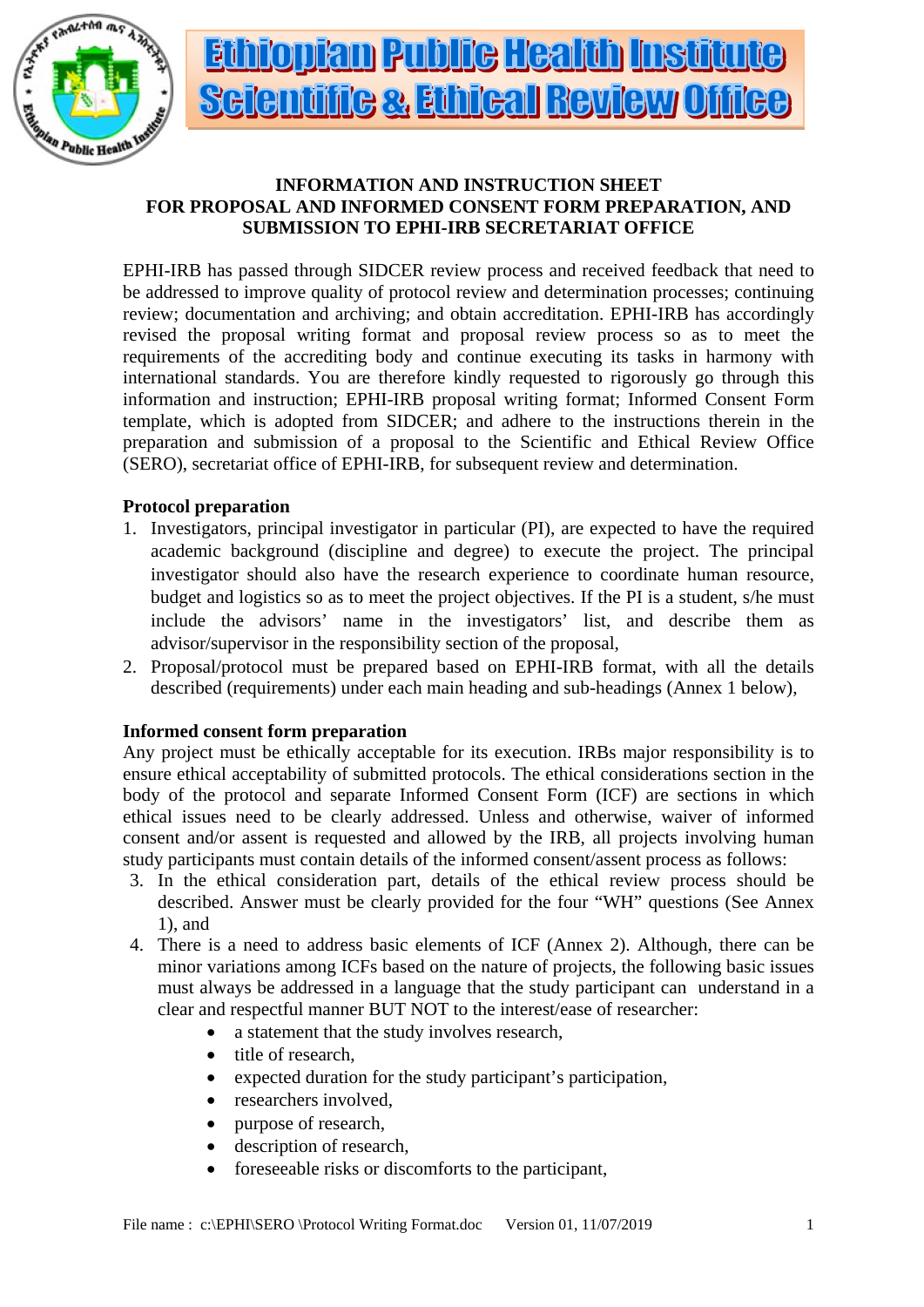- expected benefits to the study participant or others,
- treatment alternatives (if any) that might be advantageous to the participant,
- statement of privacy and confidentiality,
- information and data to be collected.
- data storage duration, how it will be stored and who can access it,
- voluntary participation, refusal to participate without penalty or loss of benefits to which the participant is otherwise entitled,
- right to withdraw from participation at any point without penalty or loss of benefit,
- costs and payments/compensations for participating in the study,
- contact addresses of principal investigator and a co-investigator for answers to pertinent questions about the research; and IRB office for research participants rights, and
- declarative statement of understanding that the potential participant agrees to and signs (if written).

## **Protocol and ICF Version numbers and date**

- 5. Proposal and Informed Consent Form (ICF) should have the same version number during initial submission. Hence, include Version 01 and first submission date (DD/MM/YYYY) on full documents (proposal including tools and other annexes, and ICF) as footnote,
- 6. When comments are provided solely on the proposal (not on the ICF) and amended accordingly, the final submitted document will have Version 02 and date of final submission (DD/MM/YYYY) for the proposal but the same (initial) version number and date for the ICF (Version 01 and date (DD/MM/YYYY). The same will be true if comments are provided on ICF but not on the proposal (changing Version number and date of the ICF but not proposal), and
- 7. When amendments are requested following approval, version number and date will also be changed depending on whether the amendment is made on the proposal and/or ICF.

## **Export of biological material**

8. If biological specimens of any type are to be exported abroad, there is a need to attach Material Transfer Agreement (MTA) between **HEADS OF THE PROVIDER AND RECIPIENT INSTITUTIONS** (not individuals; investigators; case team or directorate heads) during initial submission of the proposal.

The MTA must include but not limited to the following information

- Objective and detailed activities to be executed with time frame.
- Details of the type and quantity of the biological material to be exported,
- Export of the material merely for research purpose indicated in the protocol,
- Distraction or returning the biological material to the provider institution soon after completion of the project,
- Use of biological material for any other purpose outside the specifics indicated in the proposal will be taken as violation of the agreement, and infringement of international research ethics principles. The matter can be taken to international and/or national tribunal and justice, and condemnation through different media outlets.

## **Language of data collection instruments and informed consent form**

9. All data collection instruments and informed consent forms must be prepared in English,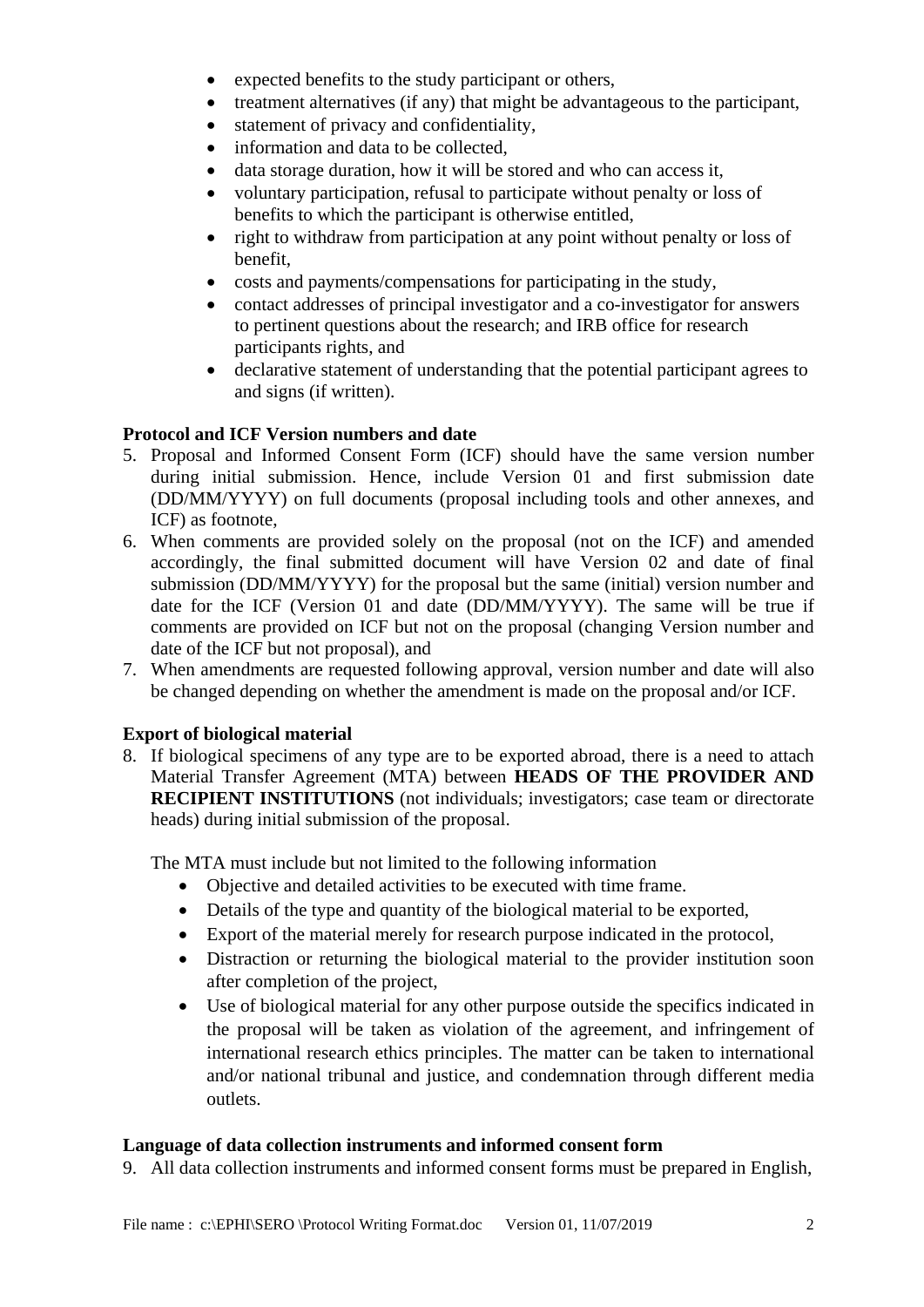- 10. Data collection instruments and informed consent forms (ICF) must be translated to local language, unless and otherwise, credentials of study participants unambiguously show that they are fluent in English and the data collection instruments are extremely challenging to be translated to local language,
- 11. If translation is found appropriate, both data collection instruments and ICF must be translated both to Amharic (obligatory) and main language being spoken in the study region. Ethiopia is rich in ethno-linguistic diversity. Researchers may however find it daunting to translate data collection instruments and ICF to local languages of all study communities. Given the feasibility and appropriate (technical) translation, studies to be conducted in Oromiya, Tigray and Somali regions must at least be translated to Oromifa, Tigrigna and Somali languages, respectively.

## **Collaborative projects**

12. If projects are to be executed by two or more collaborating parties, the parties must sign memorandum of understanding (MOU) at the start of collaboration. The signed MOU must be submitted as attachment during initial protocol submission.

## **Project document submission for review and decision-making**

- 13. Submit four bind hard copies (signed by the PI, all Co-investigators and head of the PI) and a soft copy of the proposal, and all other relevant documents including but not limited to informed consent form (if protocol involves human study participants); data collection instruments; material transfer agreement and memorandum of understanding among collaborating institutions executing the project as appropriate etc.,
- 14. Attach full CV of the PI and one-page summary CVs of all co-investigators during initial and final submission of the proposal,
- 15. The principal investigator or his/her designee need to complete protocol submission form, and obtain signed document receipt form from SERO during submission,
- 16. Supporting letter (including source of fund) from your respective directorate or Deputy Director General (NOT case team or individuals),
- 17. Ethical clearance certificate/letter if the project has already obtained approval from other IRBs or ethical committees, and
- 18. Other relevant documents.

#### **Protocols unacceptable for submission**

- 19. Commencing project (involving human study participants in particular) execution prior to obtaining approval from an IRB is considered as violation against international research ethics principles. Recruitment and training of data collectors are considered as part of the project, and MUST only be conducted after obtaining approval certificate from EPHI-IRB. SERO/EPHI-IRB will not receive protocols in which part of the aforementioned activities (part of the project) were executed before submission,
- 20. Protocols that are not prepared based on an updated version of EPHI-IRB protocol writing format, and
- 21. Relevant documents are not attached with the protocol.

## **Follow up of approved projects**

- 22. Investigators must submit progress report on approved and ongoing projects as per the time specified in the approval certificate,
- 23. EPHI-IRB provides approval for ONLY one year for all protocols. Approval dates are always indicated in the certificate. Continuation request should therefore be submitted to and approval obtained from SERO for projects initially planned to be executed in one year but required for extension for any reason or projects with implementation period of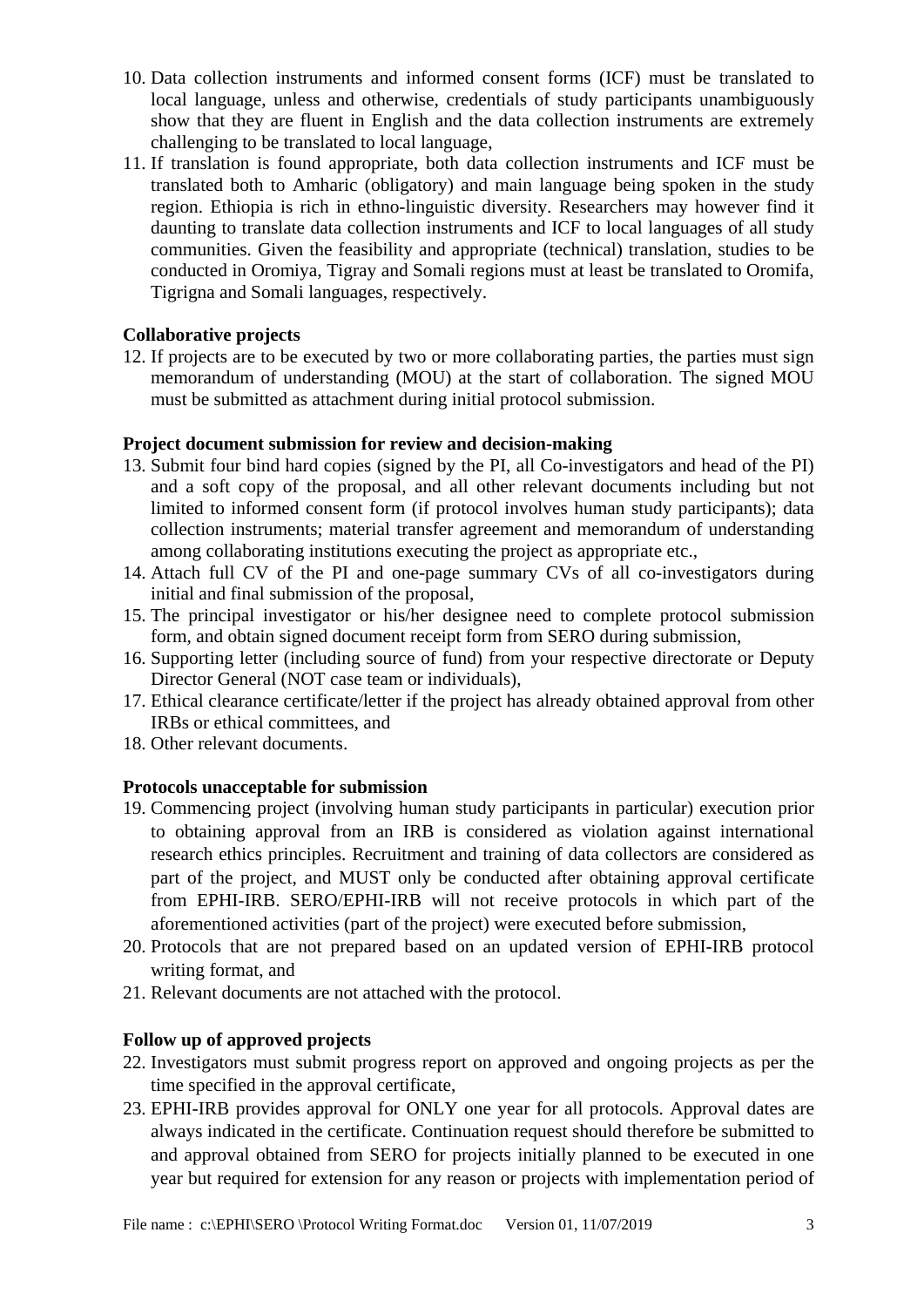more than one year so as to continue execution of the project. Continuing execution of projects without prior continuation approval will be considered as ethical breach and investigators are liable for any subsequent negative measure,

- 24. Investigators must report Protocol Deviation/Non-compliance and Adverse Event as soon as possible. Serious Adverse Event (SAE) must however be reported to SERO within 48 hours of the event,
- 25. SERO and/or EPHI-IRB may conduct site visit in the project area or laboratory. Investigators are expected to include cost of travel and logistics in their protocol, create conducive conditions for the timely visit and collaborate for the successful accomplishments of the visit, and
- 26. Final reports must be submitted to EPHI-IRB or SERO within three months of completion of the project.

## **Protocol amendment**

- 27. Any amendment required to be made by the investigator on the approved project should be reported to SERO using amendment request form and obtain written approval from SERO prior to execution, and
- 28. Deviation from the original protocol that might significantly affect the rights or interests of research participants and significantly impact the scientific validity of the data is considered as protocol violations. In such circumstances, the IRB may halt continuation of a previously approved protocol.

## **Declaration of conflict of interest**

- 29. Investigators have the right to name EPHI–IRB member or alternate voting member or potential reviewer with whom they have conflict of interest, which may positively or negatively bias evaluation of their protocol. The PI must describe details of the conflicting interest in writing and submit to SERO. The protocol will not be sent to the specified person for review. The IRB member or alternative voting member may also be requested for recusal from the IRB meeting for discussion on the specific protocol/project, when the board decides after hearing the issue from the secretary and/or chairperson of the IRB, and
- 30. Investigators should disclose presence or absence of any conflict of interest they have in relation to the protocol/project. If they have any, the conflict of interest must be declared in detail.

#### **When is protocol deviation acceptable?**

31. Deviation from protocol is ONLY allowed to manage/treat a serious adverse event that endangers the participant's life or is presumed to result into serious or permanent disability and should be reported to EPHI-IRB.

## **Communications with SERO on any protocol/project related issues**

- 32. The PI or his designee (written) should only directly communicate with SERO on any issues related with the protocol and project,
- 33. Investigators have every right to obtain information, except with confidential issues, and advice on their protocol review process etc. from SERO, and
- 34. Approaching EPHI-IRB or SERO by a third party whom one might wrongly understand can put pressure on the review and decision-making by the IRB is violation of national and international research ethics guidelines.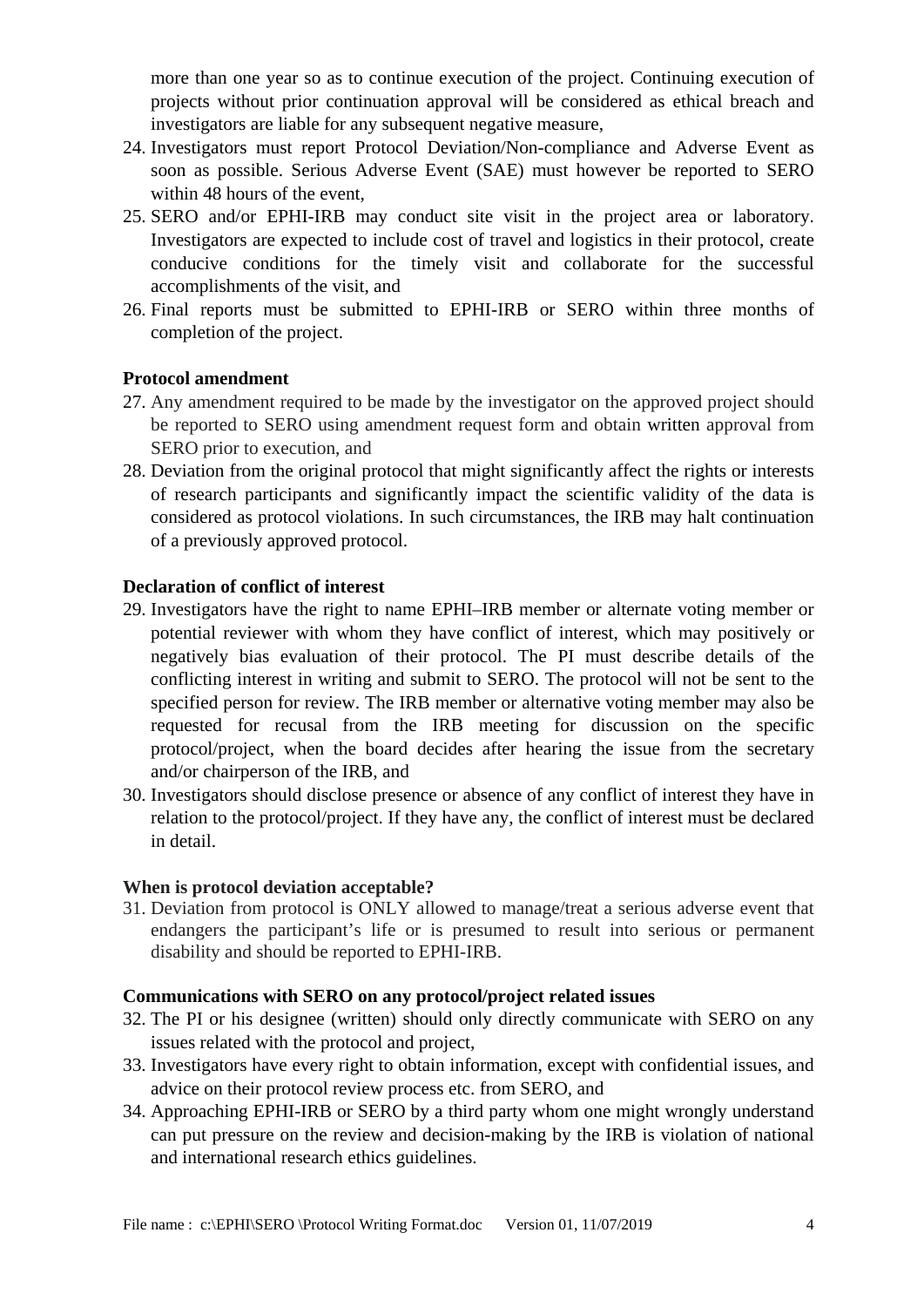#### **Premature project suspension or termination**

- 35. Approved and ongoing projects may be suspended or terminated if part of the work was found executed prior to protocol approval,
- 36. When learning with proof of evidence that part of the project was executed prior to obtaining approval,
- 37. Projects being executed without continuation and amendment request and approval,
- 38. Failure of investigators to immediately report protocol deviation and adverse event, serious adverse event in particular, as specified elsewhere above,
- 39. Written premature suspension or termination request by the principal investigator or designee.

#### **Additional notice**

40. Failure to prepare the proposal as per the format (Annexes 1 & 2) will delay the review and IRB determination process. This will be the responsibility of the investigators, principal investigator in particular, but not secretariat office/EPHI-IRB.

#### **Whistleblowing**

41. EPHI is committed to the highest standards in its research, underpinned by the quality of the research process, from conception through to dissemination and application. The institute strives to see its researchers execute projects and disseminate the findings with the highest possible integrity. The institute strongly believes that research misconducts create "ripple effect" that can damage individuals, the public, the institute, the country, and global scientific community, at wider perspective. EPHI-IRB and SERO are very much responsible to ensure research is conducted and findings disseminated without any misconduct in the institute. Any person who obtained information on research misconduct by any EPHI researcher and projects that obtain approval from EPHI-IRB has the responsibility to blow the whistle/report the incidence soon to SERO.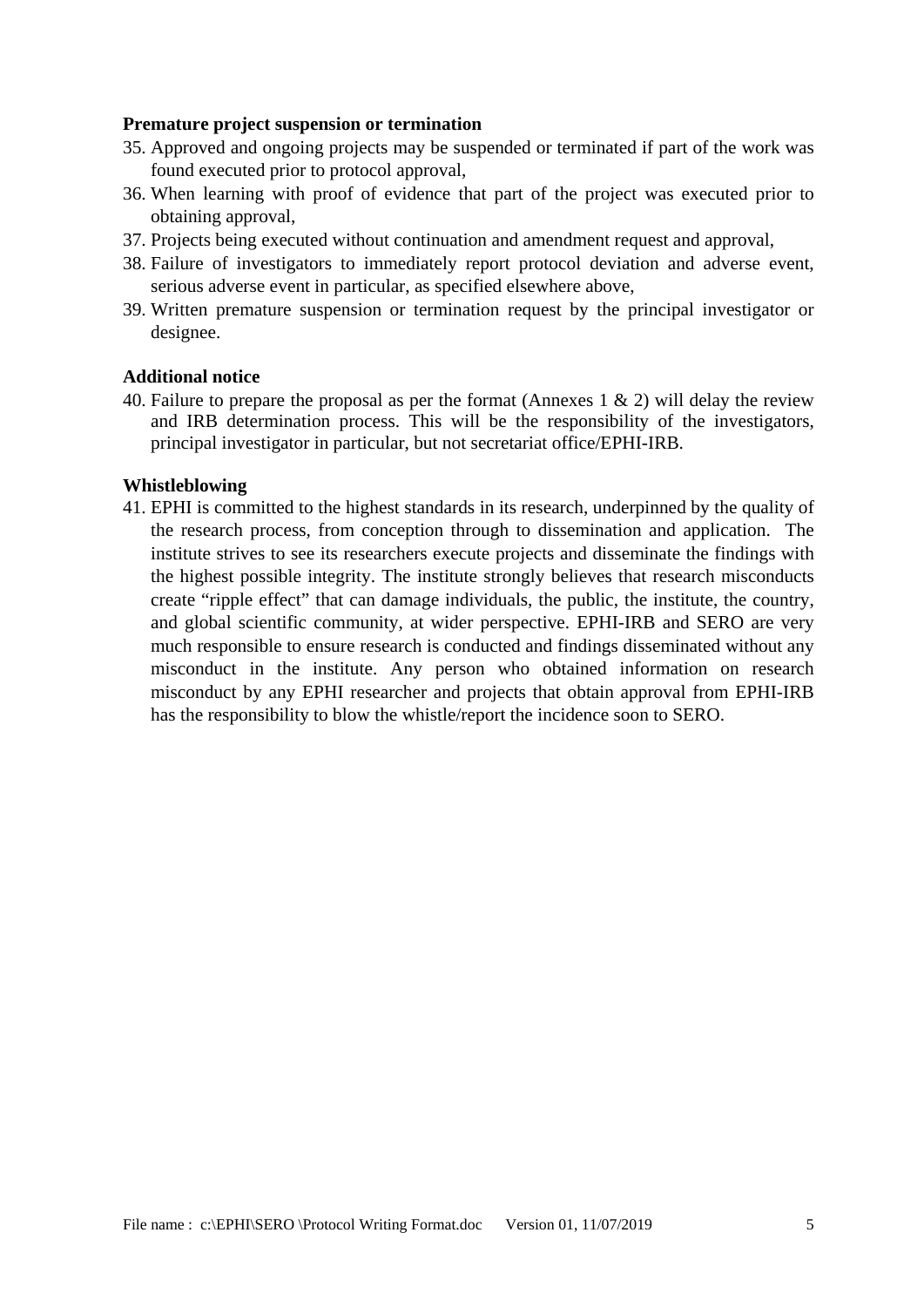Annex 1. EPHI-IRB proposal/protocol writing format with details

## **ETHIOPIAN PUBLIC HEALTH INSTITUTE INSTITUTIONAL REVIEW BOARD (EPHI-IRB) RESEARCH PROPOSAL FORM**

| Project no.<br>(Given By EPHI-IRB)                                                                              |                          |                               |                     |
|-----------------------------------------------------------------------------------------------------------------|--------------------------|-------------------------------|---------------------|
| 1.                                                                                                              |                          |                               |                     |
| <b>Title:</b>                                                                                                   |                          |                               |                     |
| Person(s) undertaking the project in order of contribution                                                      |                          |                               |                     |
| <b>Name</b>                                                                                                     | Qualification            | <b>Institution/Company</b>    | Country             |
|                                                                                                                 | (Area of study & Degree) |                               |                     |
|                                                                                                                 |                          |                               |                     |
|                                                                                                                 |                          |                               |                     |
|                                                                                                                 |                          |                               |                     |
|                                                                                                                 |                          |                               |                     |
|                                                                                                                 |                          |                               |                     |
|                                                                                                                 |                          |                               |                     |
|                                                                                                                 |                          |                               |                     |
|                                                                                                                 |                          |                               |                     |
|                                                                                                                 |                          |                               |                     |
| Source of budget:                                                                                               |                          | <b>Total budget required:</b> |                     |
|                                                                                                                 |                          |                               |                     |
|                                                                                                                 |                          |                               |                     |
| <b>Study period:</b>                                                                                            | Date of commencement:    |                               | Date of completion: |
| Institution at which study to be conducted and address: (Please include full address, telephone No. and e mail) |                          |                               |                     |

*NB: The first cited investigator is a principal investigator (PI) and the co-investigators should be listed below the PI according to their level of contribution*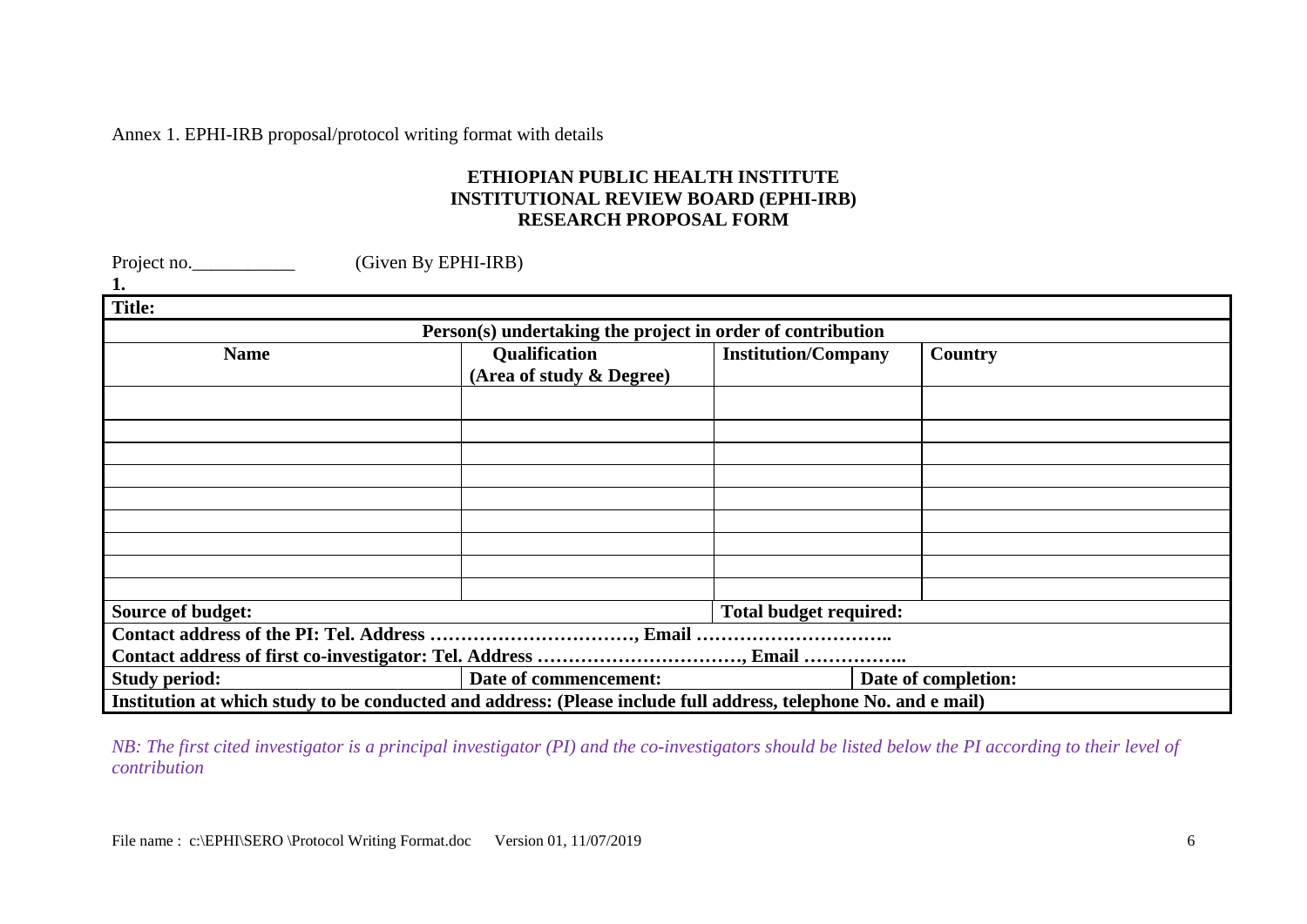#### **2. TABLE OF CONTENTS**

#### **3. ABBREVIATIONS AND ACCRONYMS**

#### **4. LIST OF APPENDICES**

**5. SUMMARY (Summarize the research proposal in one page. Make it structured with introduction which includes purpose and hypothesis; objective; methodology; and expected benefit)**

## **6. BACKGROUND AND JUSTIFICATION:**

(**Please include literature review, rationale/purpose of the study, research question(s) and hypotheses)**

#### **7. OBJECTIVE OF THE RESEARCH PROJECT**

- **7.1. General Objective (synthesized from specific objectives)**
- **7.2. Specific objectives**
	- **7.2.1. To …**
	- **7.2.2. To …**
	- **7.2.3. To …**

#### **8. MATERIALS AND METHODS**

**(**This should include all major aspects such as details of study setting/area; study period; study design; source population, study population and study participants; Inclusion criteria (Sampling characteristics that the prospective study participants must have if they are to be included in the study) and Exclusion criteria (those characteristics that disqualify prospective participants from inclusion in the study); sampling/participant recruitment methods and procedures; sampling size calculation; independent and dependent variables; laboratory procedures with references; data collection tools and standard analytical techniques; data quality control measures; operational definitions; etc. as appropriate)

## **9. STRENGTHS AND LIMITATION OF THE STUDY**

10. **COMMUNICATION AND DISSEMINATION OF STUDY FINDINGS**  (identifying stakeholders or target groups; selecting appropriate dissemination channel(s) such as reports, peer reviewed articles, presentations etc.)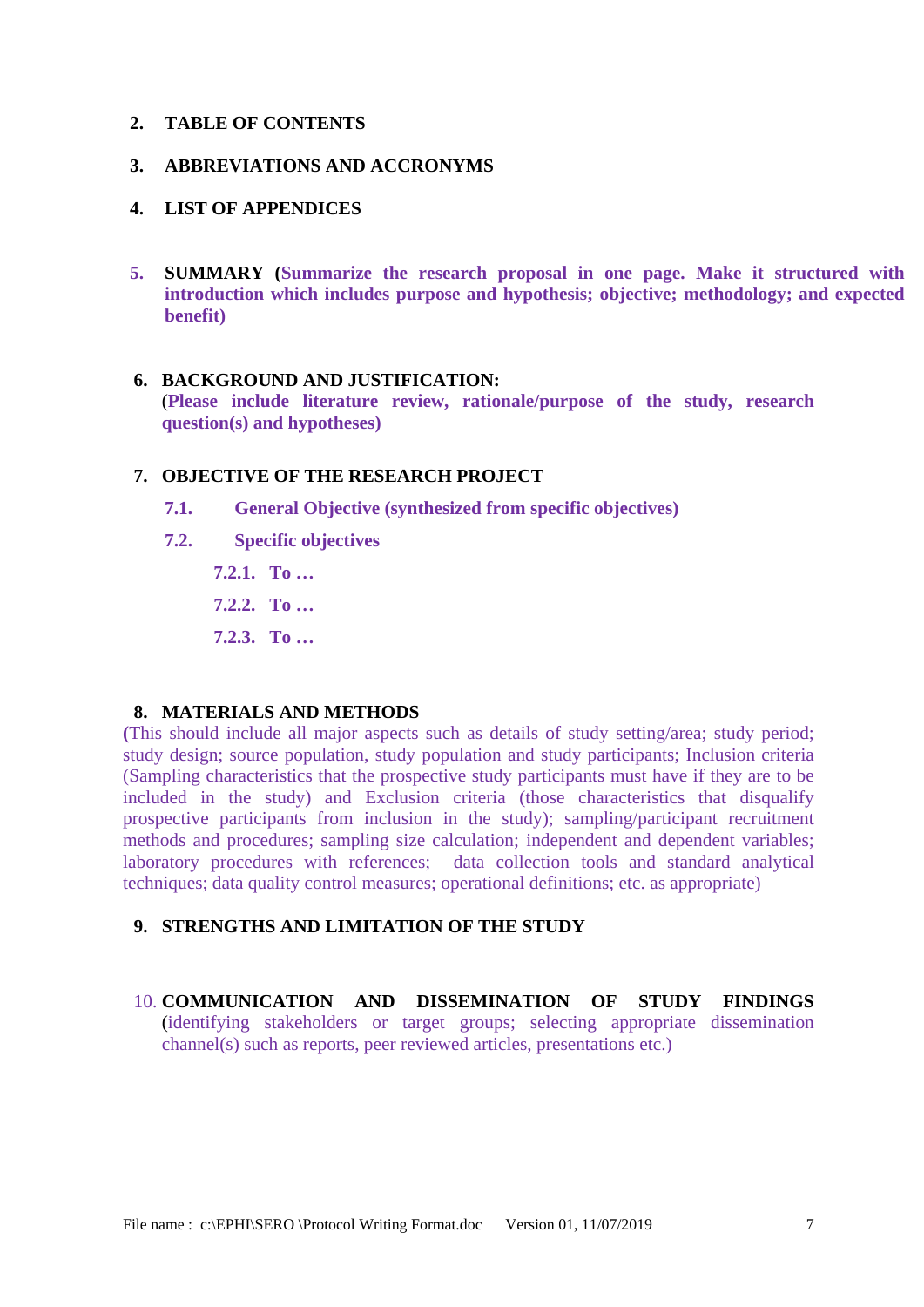#### **11. ETHICAL CONSIDERATIONS AND REVIEW PROCESS**

(If the project involves human study participants, please attach standard/detailed information sheet, consent form, and assent form for 12 to 18 years old participants). You are also required to describe:

- Whether you will use oral of written informed consent. Written consent is highly preferred unless any possible breach in confidentiality might expose the study participant to risks such as self embarrassment, stigmatization etc.
- Any possible risk on the participant and/or community and means of its minimization,
- Presence and absence of any benefit of the study for the participant, specific population group and generating generalizable knowledge, and how to maximize the benefit. Absence of any benefit should also be described.
- Vulnerability of the study participants and how you will provide extra protection. The vulnerable populations refer but not limited to children (under 18 years old); pregnant women; fetuses; prisoners; employees, military persons and students in hierarchical organizations; terminally ill; comatose; physically and intellectually challenged individuals; persons with incurable diseases; institutionalized persons (as prisoners and those confined in mental institutions); elderly individuals; visual or hearing impaired; ethnic minorities; refugees; persons under emergency or disaster situations; economically and educationally disabled. Please also indicate if study participants are not vulnerable.
- Describe the informed consent process using Who, When, Where and How questions as follows:
	- o **Who**: **Who** should present and obtain the informed consent? Principal Investigator and/or Study personnel designated and trained by the PI. Can be co-investigator or other recruited data collector (based on data to be collected and parallel required academic background and experience) who is appropriately trained and intimately familiar with protocol.
	- o **Where**: **Where** should the informed consent obtained? Best practices are comfortable setting; private; neutral; with or without family/friends as per participants' wish. Optimize based on these above best practices and provide adequate time
	- o **When: When** should the informed consent obtained? Consent before any study procedures are performed; Questions and concerns of the participant are answered; Discussion made with family, friends and others as participant wishes; Adequate time for consideration; Convenient time for the participant are allotted. Re-consenting may be required when new information is learned, during the course of the study that may affect the participant's willingness to continue participation
	- o **How**: How should we approach participant to obtain informed consent? Provide non-judgmental, safe and welcoming environment; Friendly approach; Know your target audience/participant and adapt appropriately; Avoid using technical words or scientific jargon; Use demonstrations using local materials; Speak clearly and slowly; Assess comprehension as you move; Avoid undue influence or Coercion; Finally, document the Informed Consent and maintain confidentiality.

**These four questions must be answered in this section. The Information sheet, consent and/or assent forms must also be prepared in detail separately.**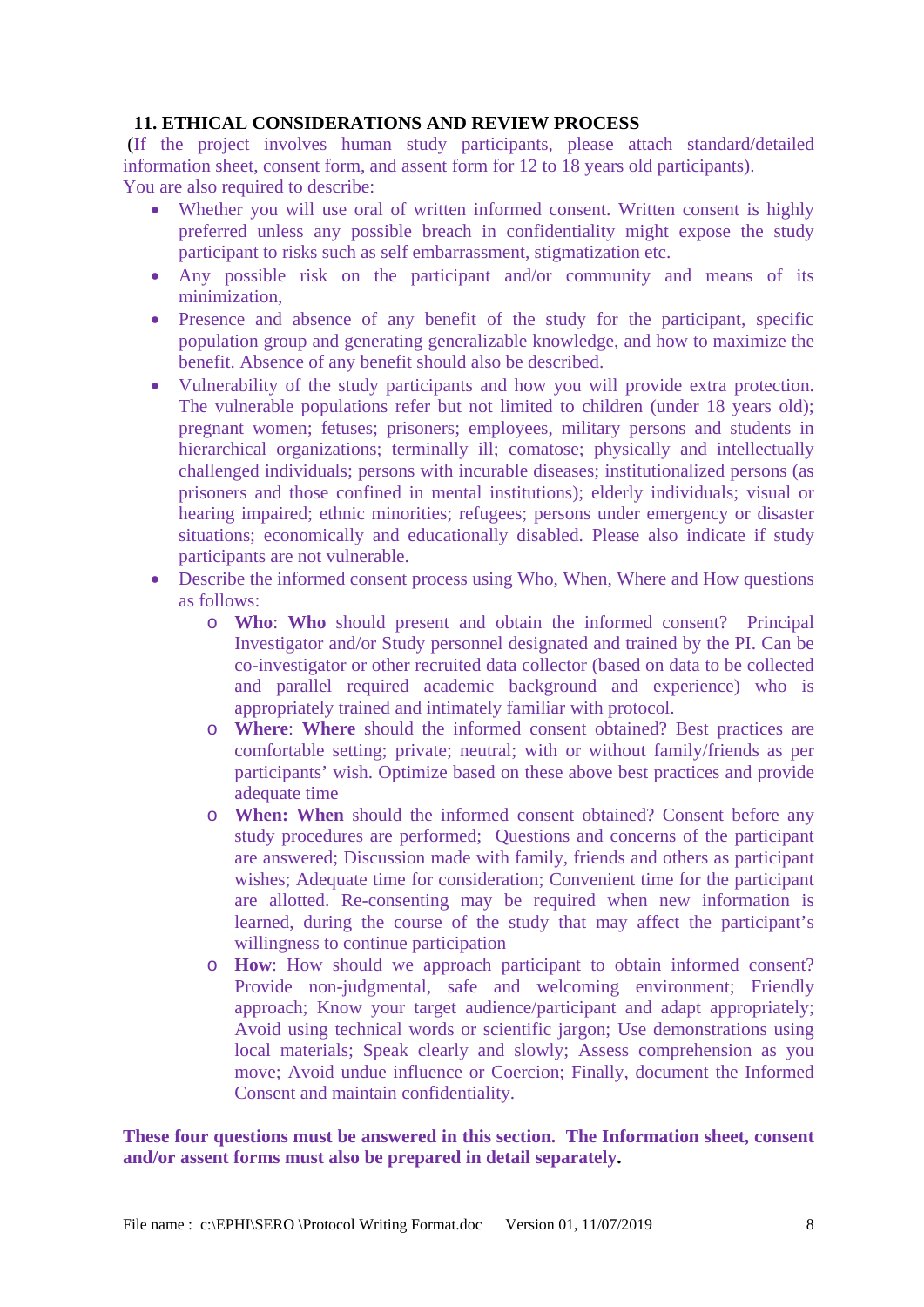#### **Put the following contact address for the participants in the information sheet:**

• For any questions related to the study or you experienced any adverse event before/during/after participation in the study

| PI's full name                                                                                                                                                                                                                 |  |
|--------------------------------------------------------------------------------------------------------------------------------------------------------------------------------------------------------------------------------|--|
|                                                                                                                                                                                                                                |  |
| Email Address and the state of the state of the state of the state of the state of the state of the state of the state of the state of the state of the state of the state of the state of the state of the state of the state |  |
|                                                                                                                                                                                                                                |  |
| First co-investigator's full name                                                                                                                                                                                              |  |
|                                                                                                                                                                                                                                |  |
| <b>Email Address</b>                                                                                                                                                                                                           |  |

• For any ethical complaint and your right Ethiopian Public Health Institute/EPHI Scientific and ethical Review Office/SERO EPHI-IRB Tel:+251 118685503/15

#### **12. IMPLEMENTATION OF THE PROJECT (as Gantt Chart):**

**(Give breakdown of the project to tasks/major activities, estimate the amount of time which will be required to execute the respective major activities, and present an approximate time table for its accomplishment as Gantt chart)** 

**13. COST OF THE PROJECT WITH COMPLETE BUDGET BREAKDOWN (This should include detailed calculation of expenses on salaries, travel expenses, expendable and non-expendable materials and equipments, as well as miscellaneous expenses)**

## **14. BENEFITS OF THE STUDY RESULTS**

**(Please state the expected results, potential consumers of results and means of delivery of results to the consumers)**

#### **15. FACILITIES AVAILABLE FOR THE STUDY (MAJOR FACILITIES)**

#### **16. AUTHORSHIP RIGHT**

- **17. DECLARATION OF CONFLICT OF INTEREST (Mention as: "We declare that we have no conflict of interest" or No, I don't have conflict of interest to declare," if you don't have any; or "Yes, I do have conflict of interest to declare" and describe all the relevant facts and circumstances you consider give rise to a real or apparent conflict of interest)**
- **18. REFERENCES (Use Harvard referencing style and make sure you have included all the references cited in the body of the proposal and vice-versa)**

#### **19. ASSUMPTIONS, RISKS AND MITIGATION ACTIONS**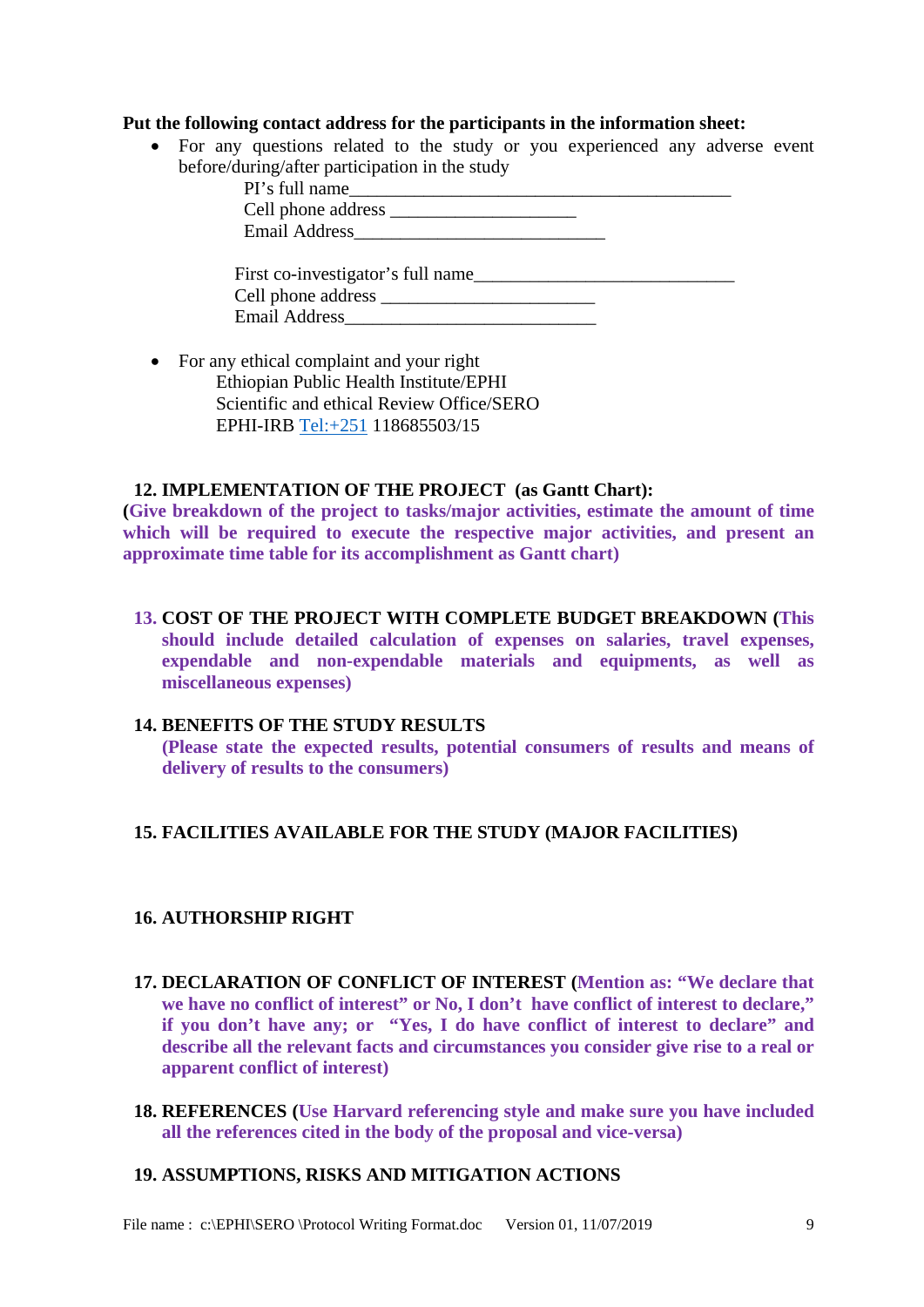#### **20. ASSURANCE OF THE PRINCIPAL INVESTIGATOR:**

#### **I the undersigned agree to accept responsibilities for:**

- **The scientific, ethical and technical conduct of the research project,**
- **Requesting amendment for ANY change on the protocol that might need to happen during execution of the project, and obtain written approval for the request from EPHI-IRB,**
- **Submitting progress report every year and technical report within two months after completion of the project,**
- **Reporting any adverse event that might happen to the study participants, data collectors, supervisors and coordinators during investigation,**
- **Submitting scientific publications that emanate from the project within two months of publication, and**
- **Reporting any unprecedented protocol violation within seven days of event if the project is approved as a result of this application.**
- **Submitting raw cleaned data to EPHI Data Management Center after writing the final report (Only for EPHI and collaborative projects)**

**Name Signature** 

**Date\_\_\_\_\_\_\_\_\_\_\_\_\_\_\_\_\_\_\_\_\_\_**

#### **21. COMMITMENT FOR AND SIGNATURE OF CO-INVESTIGATORS.**

| <b>Name</b> | <b>Specific Roles and Responsibilities</b> | <b>Signature</b> |
|-------------|--------------------------------------------|------------------|
|             |                                            |                  |
|             |                                            |                  |
|             |                                            |                  |
|             |                                            |                  |
|             |                                            |                  |
|             |                                            |                  |
|             |                                            |                  |
|             |                                            |                  |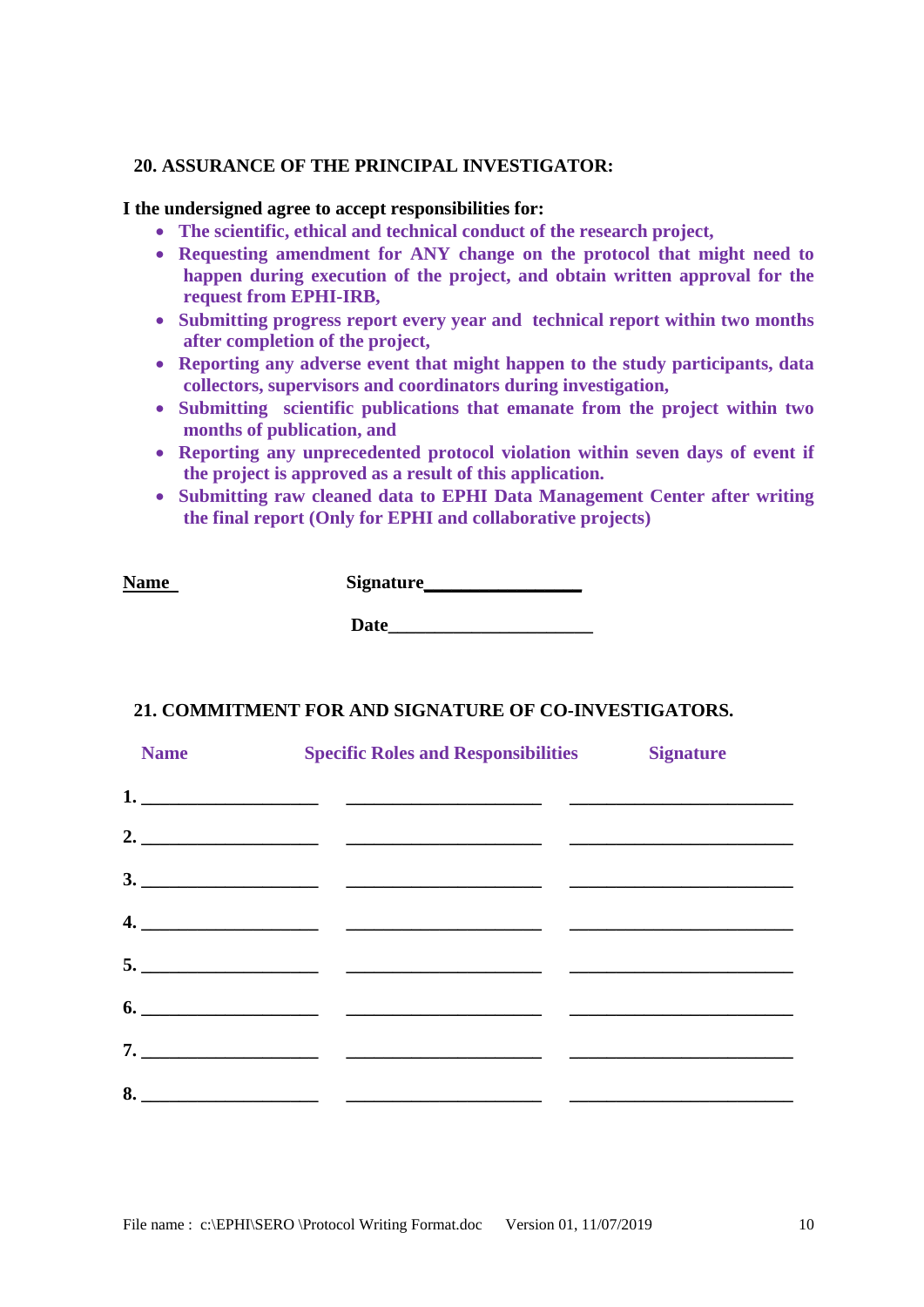## **22. COMMENT AND CONCURRENCE OF THE RESPONSIBLE HEAD FOR PRINCIPAL INVESTIGATOR.**

**\_\_\_\_\_\_\_\_\_\_\_\_\_\_\_\_\_\_\_\_\_\_\_\_\_\_\_\_\_\_\_\_\_\_\_\_\_\_\_\_\_\_\_\_\_\_\_\_\_\_\_\_\_\_\_\_\_\_\_\_\_\_\_\_\_\_\_\_\_\_\_\_**

**\_\_\_\_\_\_\_\_\_\_\_\_\_\_\_\_\_\_\_\_\_\_\_\_\_\_\_\_\_\_\_\_\_\_\_\_\_\_\_\_\_\_\_\_\_\_\_\_\_\_\_\_\_\_\_\_\_\_\_\_\_\_\_\_\_\_\_\_\_\_\_\_**

**\_\_\_\_\_\_\_\_\_\_\_\_\_\_\_\_\_\_\_\_\_\_\_\_\_\_\_\_\_\_\_\_\_\_\_\_\_\_\_\_\_\_\_\_\_\_\_\_\_\_\_\_\_\_\_\_\_\_\_\_\_\_\_\_\_\_\_\_\_\_\_\_\_**

**\_\_\_\_\_\_\_\_\_\_\_\_\_\_\_\_\_\_\_\_\_\_\_\_\_\_\_\_\_\_\_\_\_\_\_\_\_\_\_\_\_\_\_\_\_\_\_\_\_\_\_\_\_\_\_\_\_\_\_\_\_\_\_\_\_\_\_\_\_\_\_\_\_**

Name\_\_\_\_\_\_\_\_\_\_\_\_\_\_\_\_\_\_\_\_\_\_\_\_\_\_\_\_\_\_\_Signature\_\_\_\_\_\_\_\_\_\_\_\_\_\_\_\_\_\_Date\_\_\_\_\_\_\_\_\_\_\_\_\_\_\_

- **23. ATTACH MEMORANDUM OF UNDERSTANDING (If the project is to be executed by two or more collaborating parties)**
- **24. APPENDICES (Cite all appendices in the body of the proposal; Attach all appendices under this section)**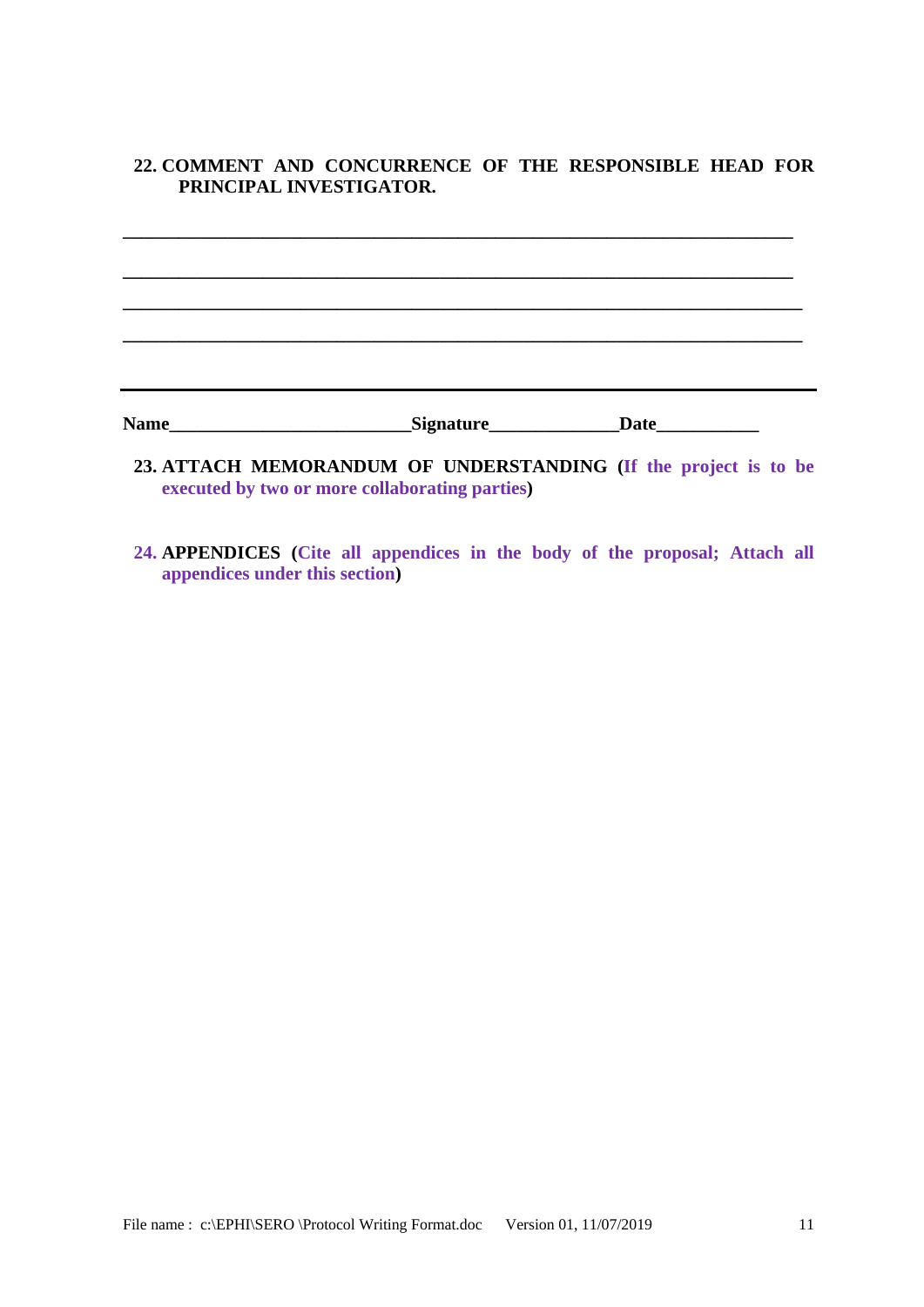## **Annex 2. SIDCER Informed Consent Form Template**

## **Instructions for investigators**

The SIDCER informed consent form (ICF) template is designed to address all the required elements of the mandatory ICF content, as specified in the International Conference on Harmonisation for GoodClinical Practice, the Code of Federal Regulations (45 CFR 46), and the Declaration of Helsinki (2013), in a concise and easy-to-read format and to assist investigators in developing an ICF. Pertinent information related to research is organised with the help of boxes, colours and illustrations to enhance visualisationandexplainwhatthe researchwill entail.

Some phrases in the template are in brackets and are underlined in three different colours, ie [Gray], [Blue], and [Orange]. Here, the investigators are required to fill in study-specific information according to the individual study protocol. Each colour represents a different kind of information, as described below.

- As for the underlined gray phrases, ie [title of the study] and [subject eligibility], investigators are required to fill in the blanks with specific information according to the protocol.
- As for the underlined blue phrases, ie [short summary of background and rationale of the study] and [explanation of the study design in brief], investigators have to provide brief, detailed explanations of protocol information, relevant to the subject's decision-making. The explanations should be in simple non-technical language, and should take into account the local context and culture.
- As for the underlined orange phrases, ie *illustration* of the study design] and *fillustration* of the schedule of the study], investigators are required to illustrate information, if possible, in a figure, flow chart, diagram or table to enhance visualisation and comprehension.

In this template, certain types of information may not be necessary for some clinical studies (eg the [alternative procedure(s) or course(s) of treatment] **element may not be necessary for a phase I clinical** trial involving healthy subjects). On the other hand, additional information, such as extra elements required by the local or national laws and regulations, may be necessary in some settings. A consent form may require modifications according to the type of study (eg the signature of a legally acceptable representative may be needed in a study involving vulnerable subjects). Therefore, investigators need to consider which information is required for their study and then modify the SIDCER ICF template to suit each study's individual requirements.

#### **Suggestions**

To enhance the readability and understandability of the SIDCER ICF you have developed from this template, a pilot test in a small group of laypersons is highly recommended. Additional information on other facets of your clinical study can be provided in attachments, if deemed necessary.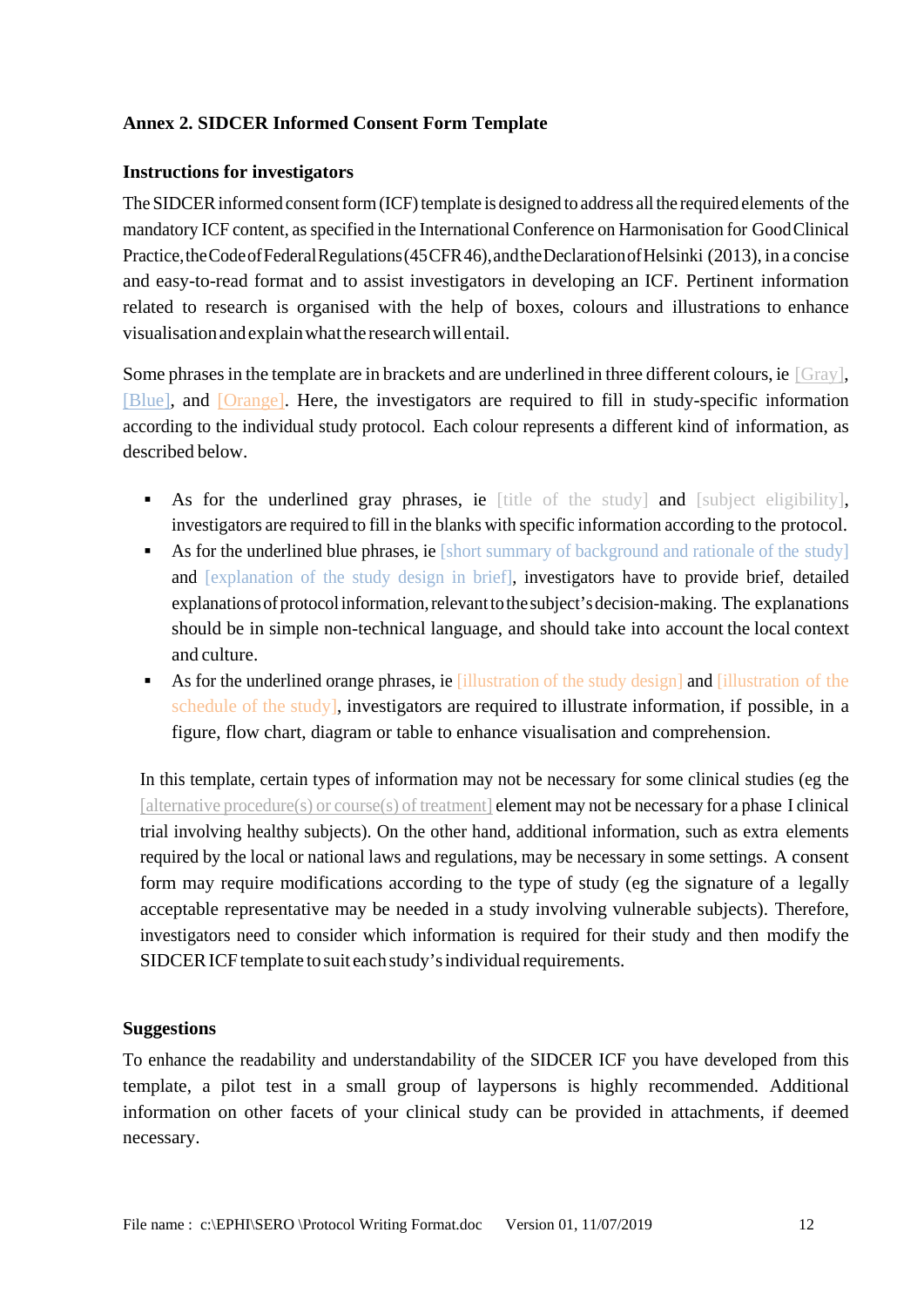## **Informed ConsentForm**

**[Title ofthe study]**

**Investigator(s):** [name of the investigator(s)] **Organisation:** [name of the organisation] **Sponsor:** [name of the sponsor]

You are being invited to take part in this research because you [subject eligibility].

There will be [number of subjects required] individuals taking part in this research.

Before you decide, it is important for you to understand why the research is being done and what it will involve. Please read through the following information carefully and feel free to ask if it is not clear or to discussitwith anyone youwish.

Pleasetaketimetodecidewhetherornotyouwanttotakepartinthisresearch. Wewouldliketostress that taking part in thisstudy is **entirely voluntary** (**Box 1**).If you decide not to participate in the study, you will receive [alternative procedure(s) or course(s) of treatment] (**Box 2**).

## **Box 1. Taking part in this research is voluntary**

- You **can refuse** to take part in this study.
- You **can withdraw** your participation from the study at any time.

| $Box 2$ . Alternative procedure(s) or course(s) of treatment) |                                                            |  |
|---------------------------------------------------------------|------------------------------------------------------------|--|
| - [Alternative procedure or                                   | [Brief explanation of advantages and disadvantages of that |  |
| course of treatment, if any                                   | procedure or course of treatment]                          |  |
| $\blacksquare$ [Alternative procedure or                      | [Brief explanation of advantages and disadvantages of      |  |
| Course of treatment, ifany]                                   | that procedure or course of treatment]                     |  |

## **Information related to the study**

[Short summary of background and rationale of the study]

[Brief information of the investigational drug(s)/intervention(s)]

**Box3.Theexpectedpossibleadverseeffectsof**[theinvestigationaldrug/intervention]

- [Common or important expected adverse effect(s) of the drug/intervention, if any]
- [Common or important expected adverse effect(s) of the drug/intervention, if any]

The objective of this research is to [purpose of the study].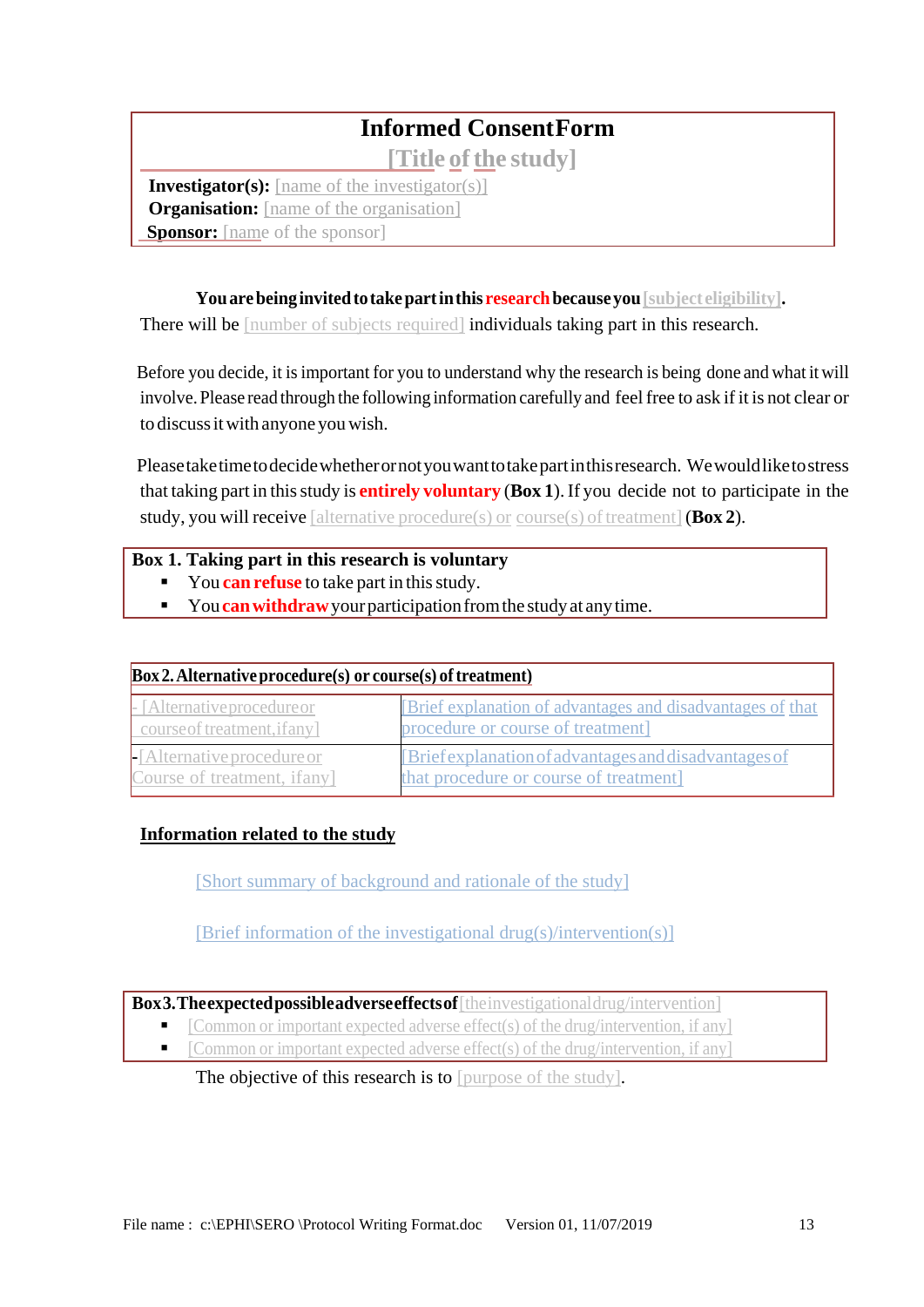[Explanation of the study design in brief]

**Box 4. Study design** [Illustration of the study design]

The study will last around [duration of the subject's participation] in total. If you decide to take partin thisstudy, you will be asked to followthe schedule shown in**Box 5**. You should ensure that you are available to comply with the schedule.

**Box 5. The schedule of the study** [Illustration of the schedule of the study]

[Identification of any experimental procedures]

We have summarised the foreseeable risks and expected benefits arising from participation in the study in**Box 6**.

| Box6. Foreseeable risks and expected benefits arising from participation in the study |                                                           |  |
|---------------------------------------------------------------------------------------|-----------------------------------------------------------|--|
| <b>Foreseeable risks</b>                                                              | <b>Expected benefits</b>                                  |  |
| $\blacksquare$ [Foreseeable risk, if any]                                             | $\blacksquare$ Expected direct/indirect benefit, if any ] |  |
| $\blacksquare$ [Foreseeable risk, if any]                                             | $\blacksquare$ [Expected direct/indirect benefit, if any] |  |

Certain occurrences may take place during the course of the study. We have summarised these in **Box** 7 and described how to manage them.

| Box 7. Occurrences that may take place during the study period |                                                                                                   |  |
|----------------------------------------------------------------|---------------------------------------------------------------------------------------------------|--|
| <b>Occurrences</b>                                             | How to manage                                                                                     |  |
|                                                                |                                                                                                   |  |
| Withdrawal of volunteers from                                  | [Explanation of how to deal with the participant]                                                 |  |
| thestudy                                                       |                                                                                                   |  |
|                                                                | Availability of new information that Such information will be provided to you in a timely manner. |  |
| may affect your decision                                       | You can change your mind about whether to                                                         |  |
|                                                                | continue participating in this research.                                                          |  |
| [Criteria for the termination of                               | [Explanation of how to manage such an event]                                                      |  |
| participation, if any]                                         |                                                                                                   |  |

At the end of the study, you will *description of post-trial benefits*, if any].